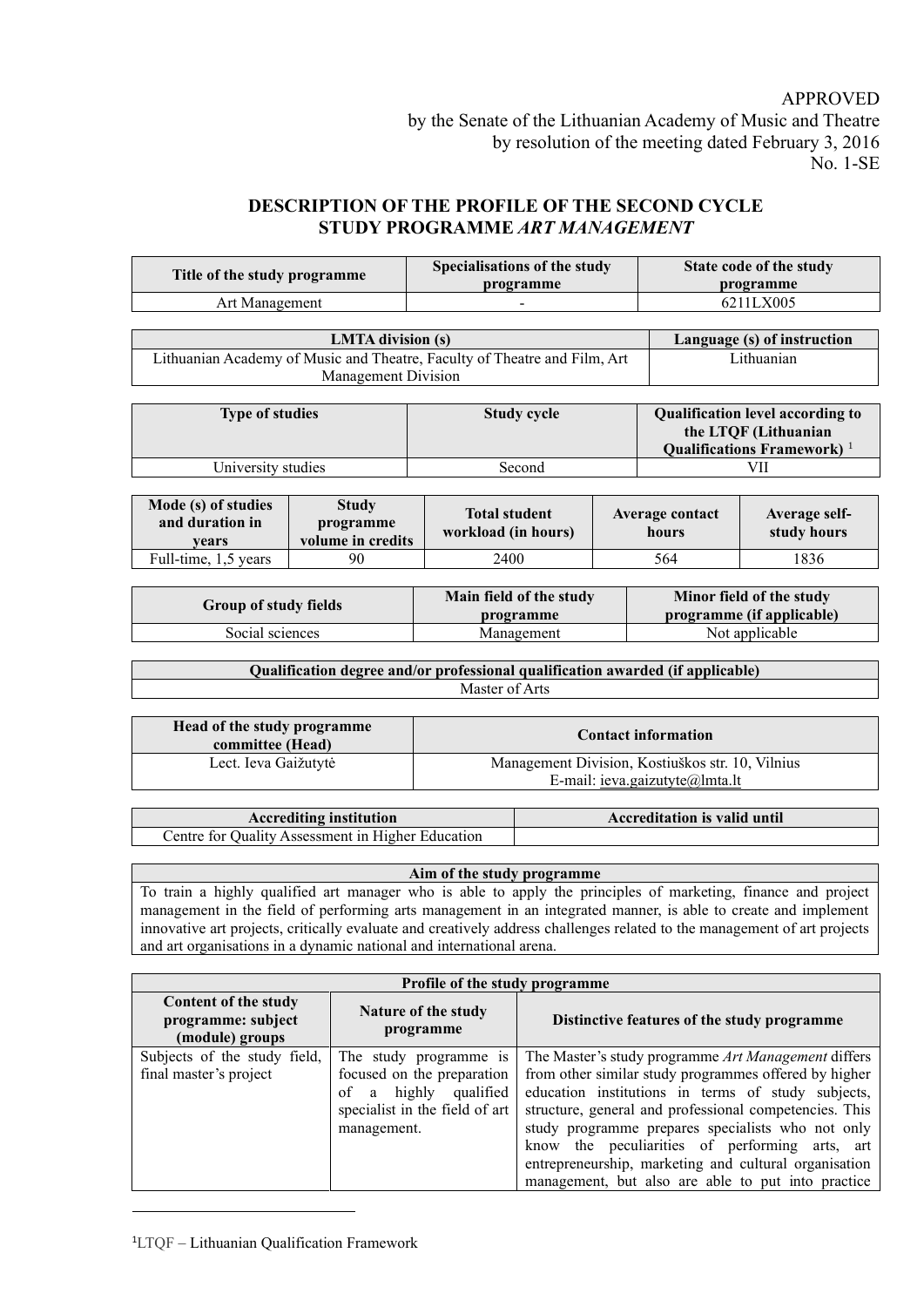|--|

| <b>Requirements for entrants</b>                                                                         | <b>Recognition of the</b><br>earlier studies |
|----------------------------------------------------------------------------------------------------------|----------------------------------------------|
| The Art Management programme admits individuals with a bachelor's degree in either arts,                 | Any<br>previously                            |
| management or business.                                                                                  | completed<br>studies                         |
| The competitive score (whose maximum possible value is 10) for acceptance to the study                   | shall be recognised                          |
| programme consists of:                                                                                   | on a case-by-case                            |
| evaluation of the bachelor's thesis (average of evaluations) – weighting coefficient 0.2;                | basis according to the                       |
| the average of the study results achieved in the first cycle studies (marks entered in the               | procedures                                   |
| diploma supplement (appendix)) (not including the grade given for the final work) $-$                    | established<br>by                            |
| weighting factor 0.2;                                                                                    | LMTA.                                        |
| motivational interview – weighting factor $0.6$ ;                                                        |                                              |
| Students with a bachelor's or professional bachelor's degree in other fields of study and at             |                                              |
| least 1 year of professional experience in the field of art management are also eligible to              |                                              |
| participate in the Art Management programme. The competitive score (whose maximum                        |                                              |
| possible value is 10) of these people for acceptance to the study programme (whose                       |                                              |
| maximum possible value is 10) consists of:                                                               |                                              |
| evaluation of the final work of the first cycle study programme (average of evaluations)                 |                                              |
| $-$ weighting coefficient 0.2;                                                                           |                                              |
| the average of the study results achieved in the first cycle studies (marks entered in the               |                                              |
| diploma supplement (appendix)) (not including the grade given for the final work) $-$                    |                                              |
| weighting factor 0.2;                                                                                    |                                              |
| motivational interview – weighting factor 0.6. During the motivational interview, the                    |                                              |
| people must provide:                                                                                     |                                              |
| a portfolio of professional work proving professional experience;<br>a)                                  |                                              |
| a certificate (for example, from an employer) attesting to at least 1 year of professional               |                                              |
| experience.                                                                                              |                                              |
| *Entropeo Examination Dequirements for Second Cycle (Master's) Studies are announced on the LMTA website |                                              |

\*Entrance Examination Requirements for Second Cycle (Master's) Studies are announced on the LMTA website www.lmta.lt

## **Possibilities for further studies**

Upon completion of the second cycle study programme *Art Management*, graduates have the right to enter doctoral studies.

## **Professional opportunities**

Graduates are be able to work as managers in Lithuanian and foreign cultural and art institutions, carry out independent art project dissemination, implementation and development activities; work in cultural institutions, private cultural service organisations, engage in individual managerial activities and work with both art projects and individual performers.

| <b>Study methods</b>                                                               | <b>Assessment methods</b>                   |
|------------------------------------------------------------------------------------|---------------------------------------------|
| Considering the results of the Programme, the features of a separate study subject | Written and oral survey, testing,           |
| (module) and different forms of organisation of study activities (lectures,        | written works, compiling a                  |
| seminars, consultations, team work), the following teaching and study methods      | bibliography, review of literature          |
| are used:                                                                          | and other sources of information,           |
| teaching/learning methods applied during lectures, seminars and                    | essay writing, oral presentations,          |
| consultations attributed to the traditional concept of studies: presentation,      | presentations, practices, project           |
| explanation, illustration and interpretation of theoretical material;              | activities (individual<br>and in            |
| presentation, analysis, discussion of practices;                                   | groups), project and individual             |
| teaching/learning methods applied through interactive lectures, seminars,          | work reports, case study, research          |
| practical classes, independent and team work, focused on an active way of          | work, assessment of learning                |
| studying: discussions; debates; brainstorming; work in groups; case studies;       | achievement portfolio,<br>self-             |
| problematic discussions in groups; independent analysis of study material;         | assessment, collegial assessment,           |
| independent performance of an individual task (oral presentations, written         | public discussions, computer                |
| works, etc.); performing a team task; presentation of individual and/or team       | testing and the like.                       |
| assignments in oral or written form; public presentations, evaluations and         | evaluation<br>of<br>the<br>The <sub>1</sub> |
| discussions of independent and/or team work;                                       | examinations and the defence of             |
| teaching/learning methods applied when using virtual environment during            | the Final Thesis is based on the 10-        |
| traditional, distance or blended studies: video and audio conferencing;            | point grading system.                       |